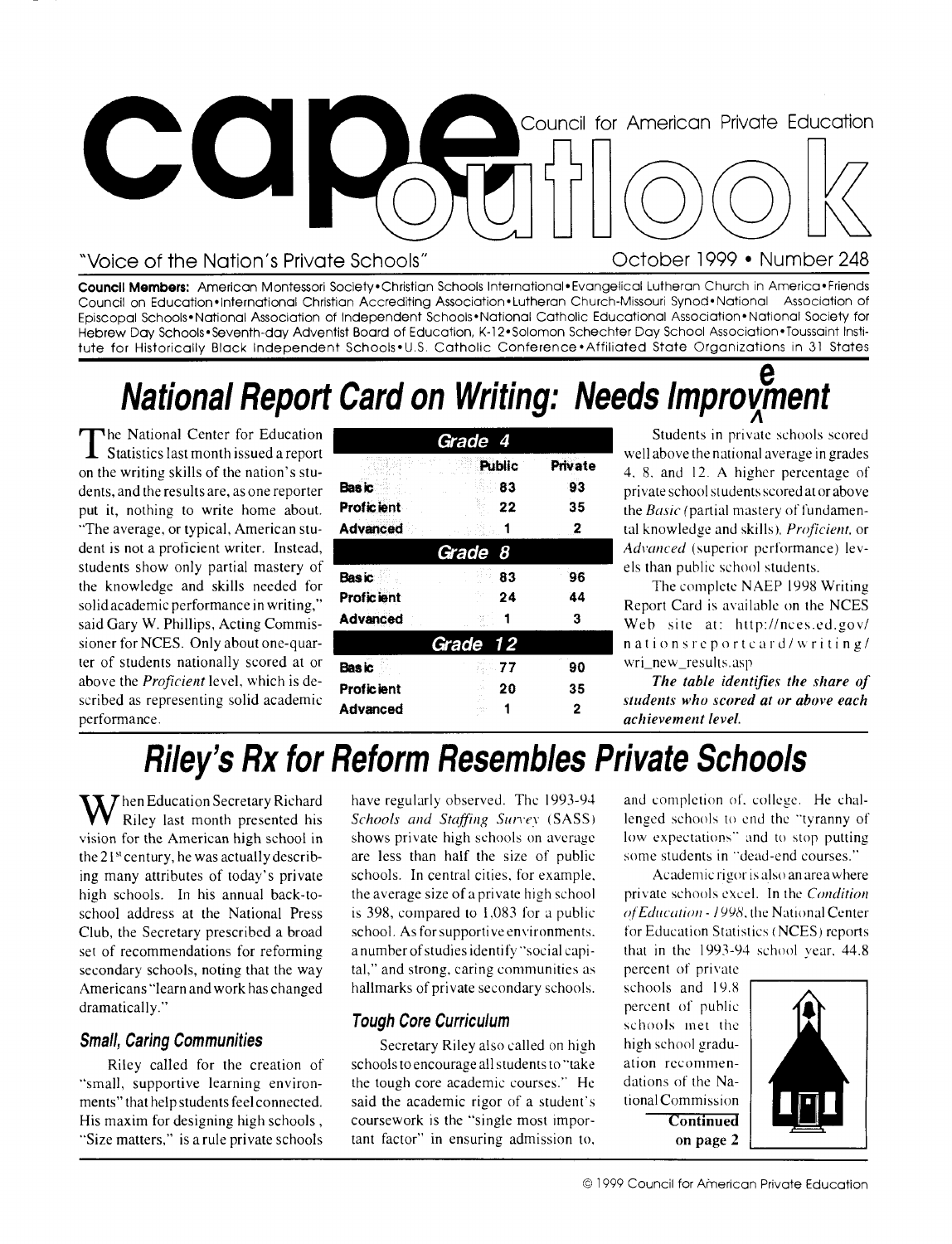for 17 percent of all SAT test takers, even though they enroll only 7.5 percent of the country's high school students. Further, SAT scores for private school

In keeping with

them the opportunity to stretch their minds" through AP courses. Here, too, private

#### Continued from page 1

on Excellence in Education. The NCEE guidelines call for 4 years of English, 3 years of mathematics, 3 years of sci-

ence, and 3 years of social studies. In addition, various researchers have suggested that one reason for the academic success of private schools is that they set the same high academic goals for all students, essentially requiring a college prep program for everyone.

The practice ap-NCES reports 87.5

percent of private high school students apply to college, compared to 57.4 percent of public high school students (SASS). And reports from the College Board indicate private schools account



*Education Secretary Richard Riley*  pears to be paying off.

schools do relatively well. Statistics from the College Board and NCES show that for high school seniors, 24.2 percent of private school students took AP exams in 1998, while 9.4 percent of public school students did so. Private schools, which, again, account for only 7.5 percent of all high school students, produced 20 percent of 12th graders who took AP exams in 1998 and 22 percent of those who scored high enough to have the advanced courses count for college credit.

#### Foreign Language

Another area where Riley wants to see improvement is in the number of students studying a foreign language. Learning another language "exposes young people to new cultures and new horizons and helps them understand English better." he said. NCES data indicate private schools have foreign language course requirements about four times as stringent as public schools. Whereas public schools on average require .3 years of foreign language instruction for high school graduation, private schools require 1.2years(SASS).

The Secretary's speech is on the Web at www.ed.gov

### Private Education: A Changing Landscape

The National Center for Educatior Statistics just released its *Private Schoo*  Universe Survey (PSUS), a biennial report on core demographic data for private schools. The new report, which covers the 1997-98 school year, shows some shifts in the landscape of private education.

Since 1989, the year the survey way

established, the share of students in Catholic schools has fallen, while the share of students in conservative Christian and nonsectarian schools has risen. In fact, for the first time this century, Catholic schools now account for less than a majority share of national private school enrollment. (As a point of reference, in 1969 Catholic schools enrolled about 85<br>percent of private school students nationwide.)

According to the PSUS,  $27,402$  private elementary

and secondary schools enrolled just over 5 million students in 1997-98. Another NCES report, *Projections of Education*  Statistics to 2009, estimates the 1997-98 private school enrollment at 5.9 million. The share of the nation's students in private schools has hovered around I I percent since 1989.

The new report reveals that private

| Where do private school |       |                                     |
|-------------------------|-------|-------------------------------------|
| students go to school?? |       |                                     |
|                         | 89-90 | $97 - 96$                           |
| Catholic                | 54.5% | 49.5%                               |
| Nonsectarian            | 13.2% | $\mathcal{A}(\mathcal{U})$<br>15.7% |
| Conservative Christian  | 10.9% | 14.5%                               |
| Baptist                 | 5.8%  | 6.3%                                |
| Lut heran               | 4.4%  | 4.3%                                |
| Jewish                  | 3.2%  | 3.3%                                |
| Episcopal               | 1.7%  | 1.8%                                |
| Seventh-day Adventist   | 1.6%  | 1.3%                                |
| Calvinist               | 0.9%  | 0.8%                                |
| Friends                 | 0.3%  | 0.4%                                |

school students tend to attend schools that are urban and small. Forty-nine percent of students are in central city schools, and 47 percent are in schools that enroll less than 300 students.

The accompanying chart presents the percentage of private school students enrolled in certain categories of schools for both the 1989-90 school

> year, when the PSUS was established, and the 1997- 98 school year. Not all the categories are mutually exclusive. "Conservative Christian" is an NCES umbrella category that includes schools affiliated with a conservative Christian association. So, for example, some schools might be counted as "Baptist" and "Conservative Christian."

> The report is available on the Web at http:// nces.ed.gov/pubsearch/ pubsinfo.asp?pubid=1999319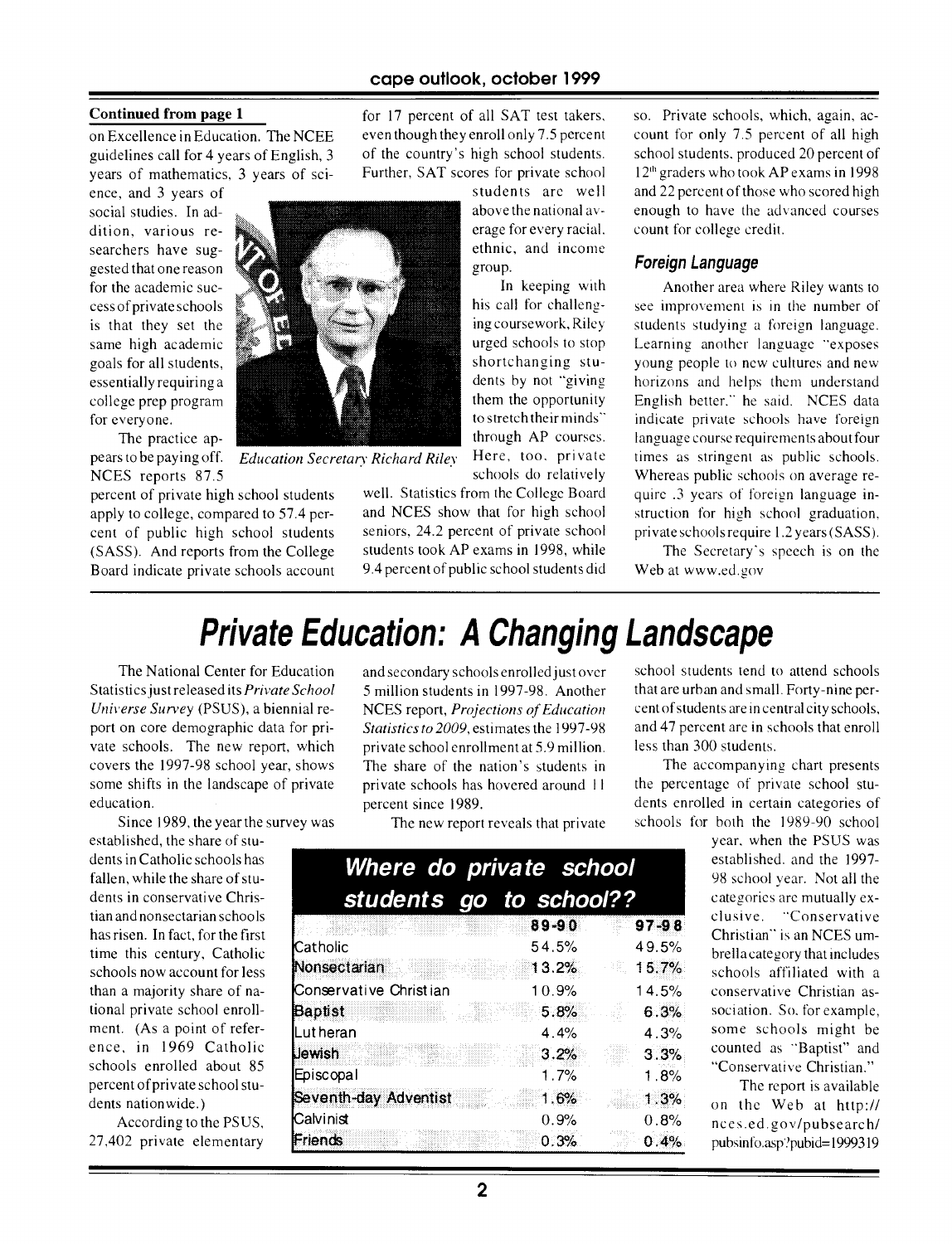## **Liberal and Conservative Debunk Creaming Myth**

You've heard the "creaming" argument against school vouchers — the one that claims only the best and brightest students will participate in voucher programs, leaving the least successful students in public schools. Well, that argument came under thunderous attack last month from two different directions, the right and the left.

Writing in the October 4 edition of

*The New Republic,* Harvard professor and researcher Paul E. Peterson tackles the issue head on with fresh data from a study of a voucher program in San Antonio, Texas. He acknowledges that the "skimming" charge is a seri-

*Harvard Researcher Paul Peterson* 

ous one, for if vouchers were to help only the most talented students, the children left behind would be those with the least skills and the greatest need. "We liberals are sensitive to this argument," he writes, "because we know that needy students are now getting the short end of the educational stick."

But Peterson presents research data that debunks the creaming myth. His study shows public school students who took advantage of vouchers had academic and socioeconomic profiles very similar to the students who shunned the vouchers and stayed in public schools.

Standardized scores in math for voucher students who had just entered private schools were at the 35<sup>th</sup> percentile, compared to the  $37<sup>th</sup>$  percentile for public school students. And while there was a statistically significant difference in reading scores (voucher students at the 35<sup>th</sup> percentile, public school students at the  $28<sup>th</sup>$ ), the difference was "hardly the gaping disparity voucher opponents predicted." Average annual household income (both groups around \$16,000), ethnic background (96 percent Latino), and levels of welfare dependency were virtually identical for the two groups. An important difference, however, was that voucher families were much more satisfied with their schools' academic quality, safety, discipline, and teachers.

Addressing the issue of racial and income inequities in an article essentially aimed at converting more liberals

> to the cause. Peterson says vouchers have the potential to improve socioeconomic and racial integration in education, in part because "private schools... are already more racially integrated than public ones." Given the

potential of vouchers, Peterson ponders, "you'd think more liberals would be open to experimenting with them."

An editorial in the same edition of the magazine notes it is becoming "increasingly difficult for liberals to deny that vouchers may be appropriate in the most critically needy and dysfunctional school districts."



by recent data on students who are participating in the state's new program. According to Bush, "roughly even numbers of high-performing and low-performing students" are using the scholarships.

Students in two failing Pensacola public schools became eligible for the scholarships this year. A total of 134 children left the schools to attend either a different public school (76 students) or one of the five participating private schools (58 students), including four parochial schools and one Montessori school. Of the 61.000 students who could become eligible for scholarships next year if their schools fail to improve, 85 percent are minority students.

Bush said the choice program is realizing its intended effect of sparking genuine school improvement in the schools that have failed as well as in those in danger of failing. In Broward County, forexample, officials have lowered the first-grade class size in the 104 at-risk schools. In Jacksonville, officials have introduced summer and after-

> school programs to improve student skills. And most unusual, Hillsborough County school superintendent Earl Lennard has promised to take a five percent pay cut if any one of his schools receives an F. In com-

*Florida Governor Jeb Bush* 

#### **From the Right...**

Florida Governor Jeb Bush also addressed the subject of skimming last month when he came to Washington to testify before the House Budget Committee on his program of school reform and opportunity scholarships. Bush explained that the brain-drain myth — that only smart students would seek the scholarships the state offers for youngsters in failing schools— was shattered in Florida

ments subsequent to his testimony, Bush said his reform plan has caused business people, educators, and others to focus in new ways on school improvement. "Traditional advocates of the status quo are now recognizing that this plan is going to improve public schools across the board." He said his hope is that the program will result in a renaissance of involvement of Floridians in education "in wild and wondrous ways."